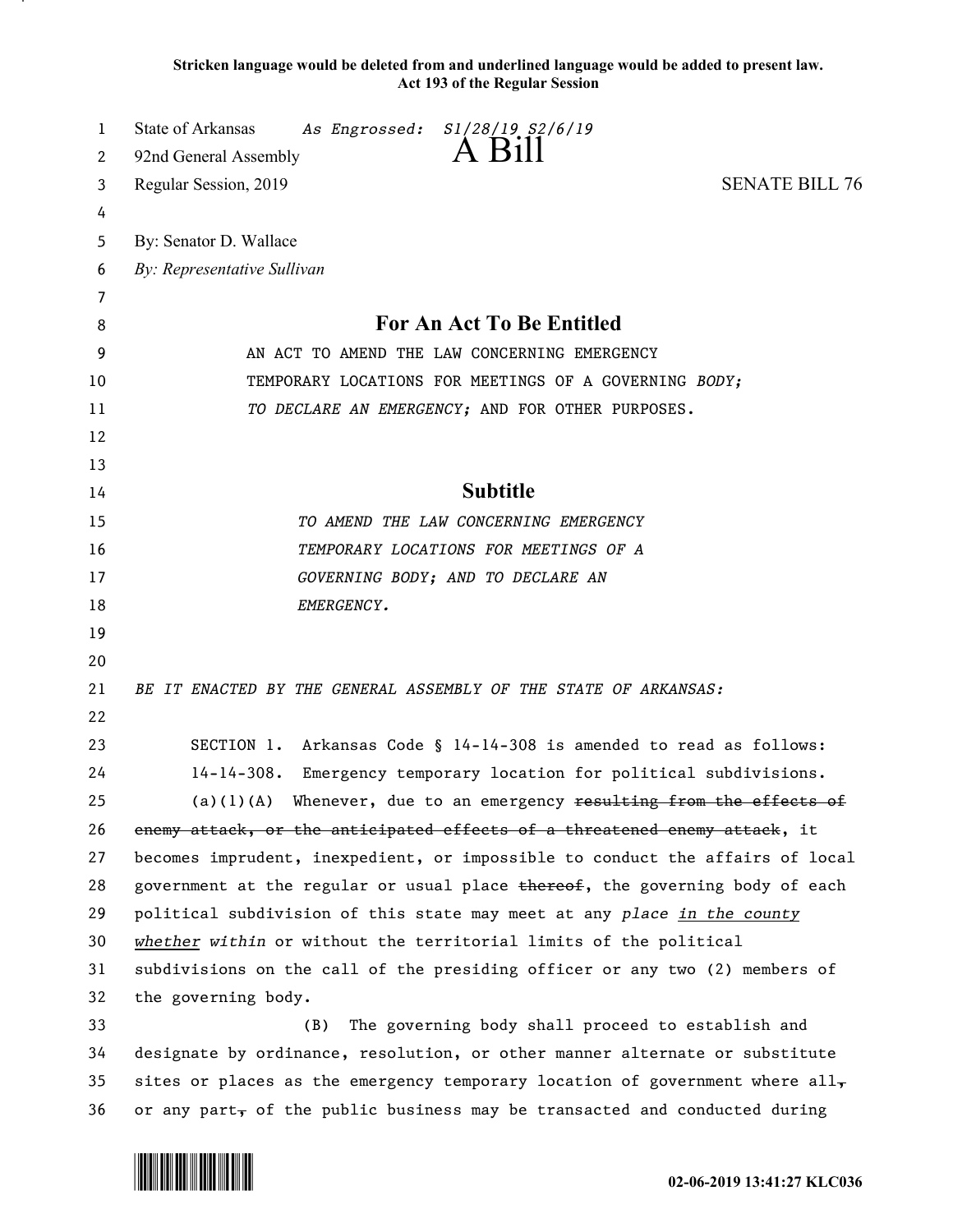the emergency situation.

 (2) The sites or places may *be in the county whether within* or without the territorial limits of the political subdivisions *and may be within or without this state*.

 (b)(1) During the period when the public business is being conducted at an emergency temporary location, the governing body and other officers of a political subdivision of this state shall have and possess and shall exercise at the location all of the executive, legislative, and judicial powers and functions conferred upon the governing body and officers by or under the laws of this state.

11 (2) The powers and functions of the governing body and officers 12 may be exercised without regard to or compliance with time-consuming 13 procedures and formalities prescribed by law and pertaining thereto. All acts of the governing body and officers shall be as valid and binding as if performed within the territorial limits of their political subdivision.

 (c) "Political subdivisions" shall mean As used in this section, "political subdivisions" means all duly formed and constituted governing bodies created and established under authority of the Arkansas Constitution and laws of this state.

 *SECTION 2. EMERGENCY CLAUSE. It is found and determined by the General Assembly of the State of Arkansas that there are meeting places of governing bodies across the state that are in disrepair; that often a meeting place needs to be closed and relocated temporarily; and that this act is immediately necessary because under current law a meeting place cannot be set up temporarily unless an emergency arises due to an enemy attack. Therefore, an emergency is declared to exist, and this act being immediately necessary for the preservation of the public peace, health, and safety shall become effective on: (1) The date of its approval by the Governor; (2) If the bill is neither approved nor vetoed by the Governor, the expiration of the period of time during which the Governor may veto the* 

*bill; or*

 *(3) If the bill is vetoed by the Governor and the veto is overridden, the date the last house overrides the veto.*

02-06-2019 13:41:27 KLC036